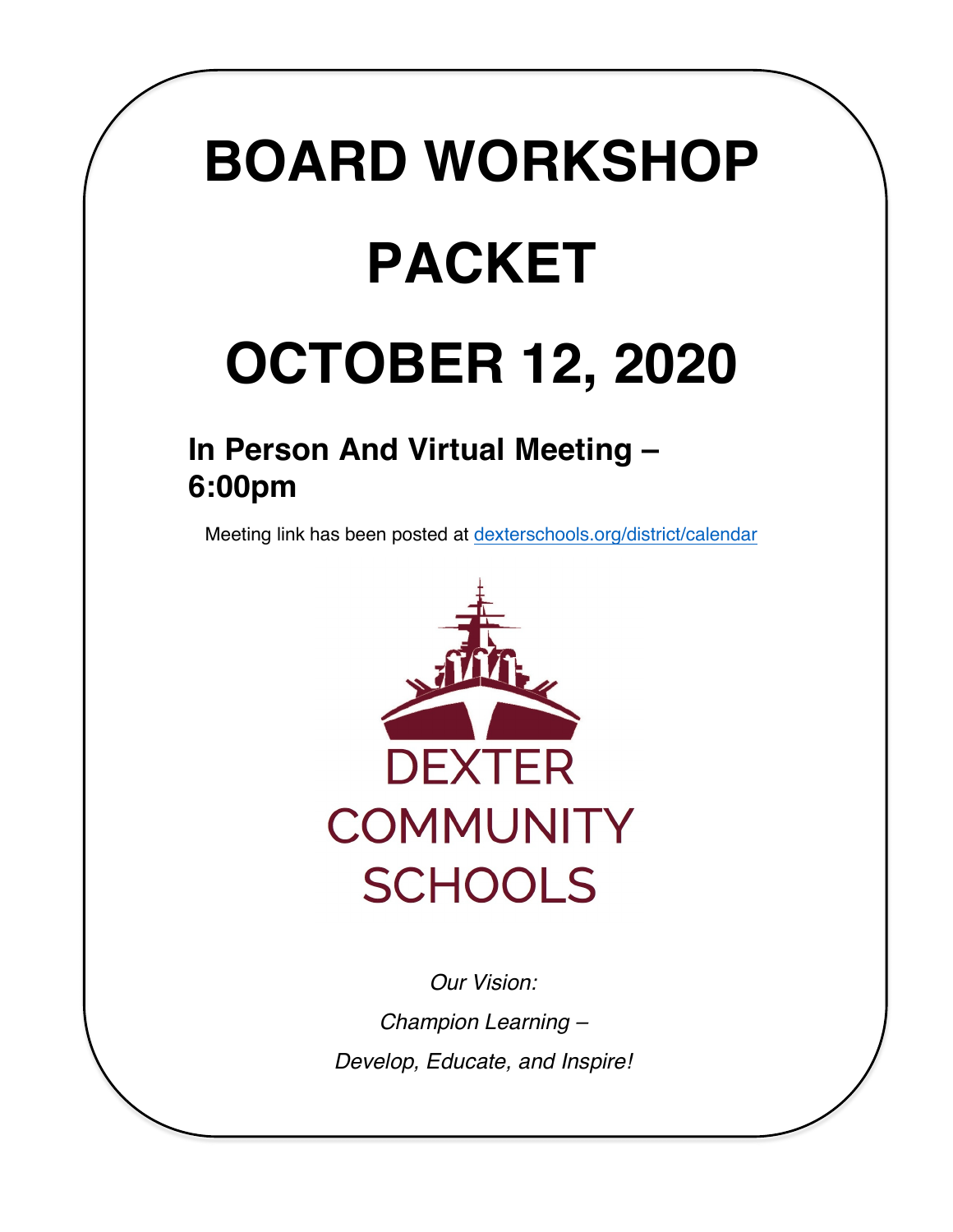

#### **BOARD OF EDUCATION MONDAY, OCTOBER 12, 2020 – 6:00 P.M. AT BATES SCHOOL AND ONLINE VIA ZOOM MEETING ID 833 1587 9691 734-424-4100**

*This meeting is a meeting of the Board of Education in public for the purpose of conducting the School District's business and is not to be considered a public community meeting. There is time for public participation during the meeting as indicated in the agenda below (Bylaw 0166).*

#### **BOARD MEETING AGENDA**

#### **A. CALL TO ORDER**

- 1. Roll Call
- **B. MINUTES (9/21/2020)**
- **C. APPROVAL OF AGENDA**
- **D. SCHOOL PRESENTATION** 1. Board Workshop - Dr. Dorinda Carter Andrews

#### **E. ADMINISTRATION & BOARD UPDATES**

- 1. Superintendent Update
	- a. Update on Return to Buildings
	- b. Update on [Mental Health Screening](https://docs.google.com/document/d/1mEmZcLrRqCvXSKhhJ5LEh8ufjxHhUxXAmXxBluxyO0M/edit?usp=sharing)
	- c. Update on [NWEA Testing](https://docs.google.com/document/d/1s-IN5oQNVuI7U72ONbkp_Idm4IbACnVW7L0VrVnnOsM/edit?usp=sharing)
- 2. Board President Update
- 3. Student Representatives Update
- **F. PUBLIC PARTICIPATION** (up to ~30 minutes/max 5 per person)
- **G. CONSENT ITEMS none**
- **H. ACTION ITEMS**
	- 1. Schedule Additional Board Meeting
- **I. DISCUSSION ITEMS**
	- 1. Data Review
- **J. PUBLIC PARTICIPATION** (up to ~15 minutes/max 3 per person) *See above.*
- **K. COMMITTEE UPDATES none planned**
- **L. BOARD COMMENTS**
- **M. INFORMATION ITEMS** 1. Nice Job Notes - June - September
- **N. CLOSED SESSION none planned**
- **O. ADJOURNMENT**

**CALENDAR** 

\*Monday, October 26 - 7:00pm Potential Board Meeting - TBD \*Monday, November 2-7:00pm Board Meeting - TBD

#### PUBLIC PARTICIPATION

Per Temporary Policy 0167.3: Those interested in making a public comment will be asked to raise their hands so the time may be divided equally. Each speaker will be asked to announce his/her name and address and indicate if he/she represents any organization or agency. No person may speak more than once on the same subject during a single meeting.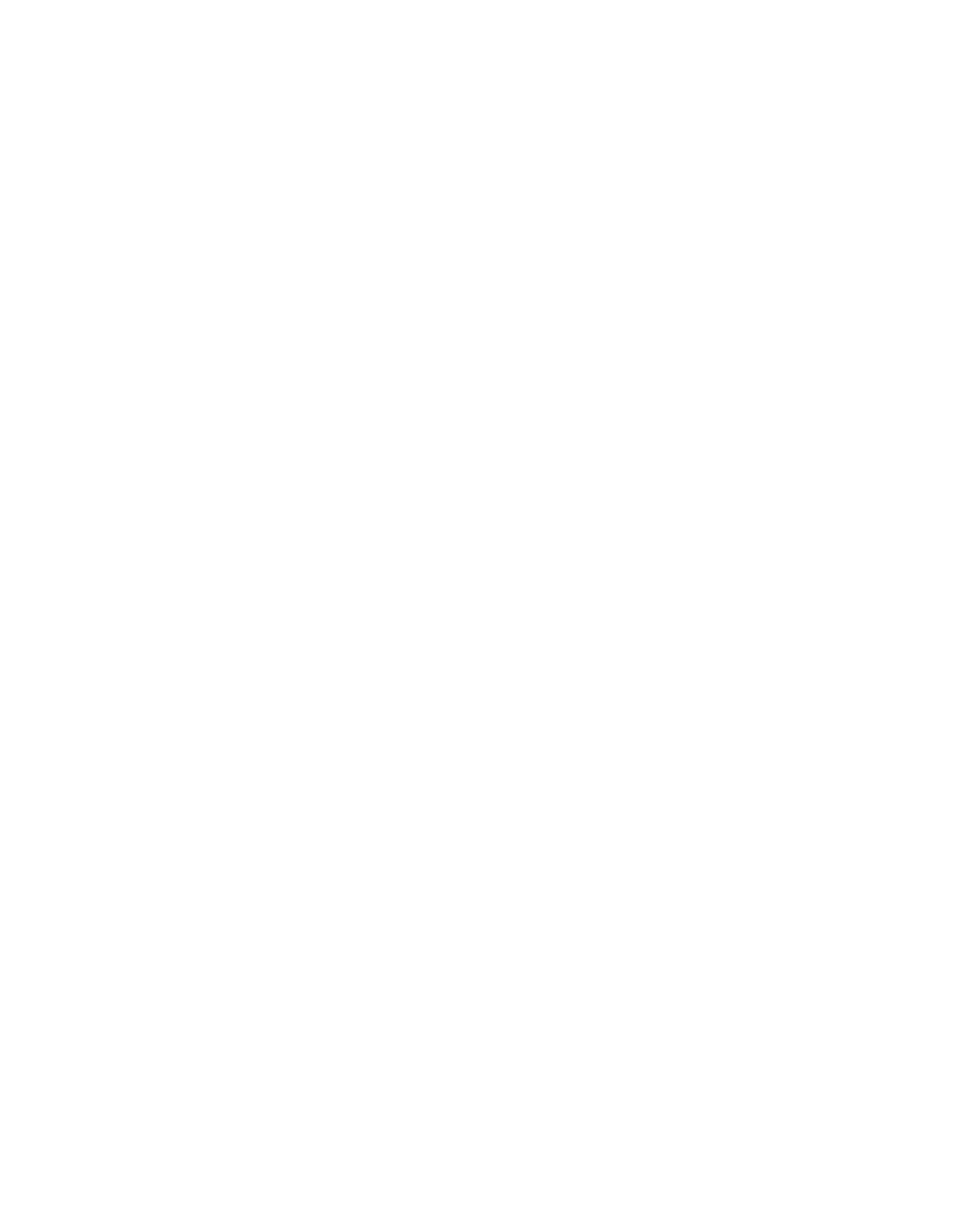#### **BOARD NOTES OCTOBER 12, 2020 – VIRTUAL MEETING**

#### **A. CALL TO ORDER**

1. Roll Call.

#### **B. MEETING MINUTES**

\* An appropriate motion might be, "I, \_\_\_\_\_\_\_\_\_\_\_\_\_, move that the Board of Education approve the meeting minutes from 9/21/2020 as presented/amended."

#### **C. APPROVAL OF AGENDA**

- 1. Approval of Agenda. Board policy provides that the Superintendent of Schools shall prepare an agenda for all Board meetings as directed by the President of the Board of Education.
- \* An appropriate motion might be, "I, \_\_\_\_\_\_\_\_\_\_\_\_, move that the Board of Education approve the agenda as presented/amended."
- **D. SCHOOL PRESENTATIONS Board Workshop on Diversity, Equity, and Inclusion.** At its June 29, 2020 meeting, the Board of Education adopted the attached Resolution to Adopt Anti-Racist Principles and Practices and to Be a Culturally Responsive School District. This evening, [Dr. Dorinda Carter Andrews](http://education.msu.edu/search/formview.aspx?email=dcarter%40msu.edu), Chairperson for Teacher Education at Michigan State University, will be facilitating a Board workshop during which board members will begin to identify, review, and plan the work needed to put that resolution into action.

#### **E. ADMINISTRATION & BOARD UPDATES**

- 1. Superintendent Update.
	- a. Update on Return to Buildings
	- b. Update on [Mental Health Screening](https://docs.google.com/document/d/1mEmZcLrRqCvXSKhhJ5LEh8ufjxHhUxXAmXxBluxyO0M/edit?usp=sharing)
	- c. Update on **[NWEA Testing](https://docs.google.com/document/d/1s-IN5oQNVuI7U72ONbkp_Idm4IbACnVW7L0VrVnnOsM/edit?usp=sharing)**
- 2. Board President Update.
- 3. Student Representatives Update.

#### **F. PUBLIC PARTICIPATION**

Each speaker is allotted a maximum of 5 minutes for a total of approximately 30 minutes unless otherwise notified. At this point in the meeting, those interested in making a public comment will be asked to raise their hands in the Zoom "Participants" window so the time may be divided equally. Each speaker will be asked to announce his/her name and address and indicate if he/she represents any organization or agency. No person may speak more than once on the same subject during a single meeting.

#### **G. CONSENT ITEMS – none**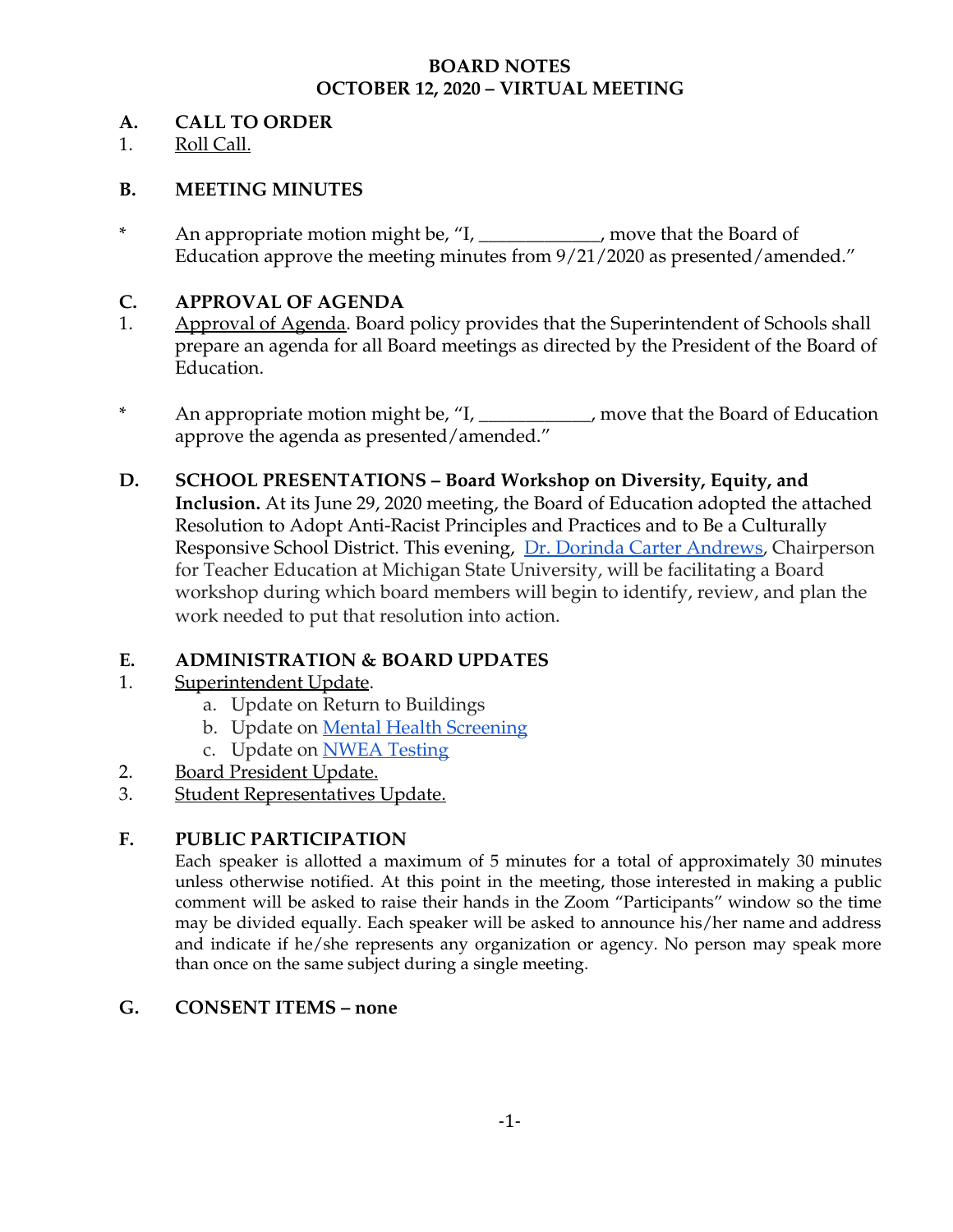#### **BOARD NOTES OCTOBER 12, 2020 – VIRTUAL MEETING**

#### **H. ACTION ITEMS**

- 1. Schedule Additional Board Meeting. The State Aid Act requires each district to, at least monthly, reconfirm the method of instructional delivery and requires the district to report the student engagement data per month. We will need an additional meeting this month to complete these requirements. October 26th is the date that has been proposed.
- \* An appropriate motion might be, "I, \_\_\_\_\_\_\_\_\_\_, move that the Board of Education schedule a special meeting on October 26th at 7:00pm."

#### **I. DISCUSSION ITEMS**

- 1. Data Discussion. The COVID-19 data review team met October 6th; their findings were to be discussed at an administrative meeting on October 10th. The following topics will be discussed at this evening's meeting:
	- a. District Dashboard [https://docs.google.com/presentation/d/1ps1Z\\_\\_siniUUpssYMSe57RACg03](https://docs.google.com/presentation/d/1ps1Z__siniUUpssYMSe57RACg03Bwd1ApZRnd_eY55I/edit?usp=sharing) [Bwd1ApZRnd\\_eY55I/edit?usp=sharing](https://docs.google.com/presentation/d/1ps1Z__siniUUpssYMSe57RACg03Bwd1ApZRnd_eY55I/edit?usp=sharing)
	- b. Data Review [https://drive.google.com/file/d/1WZYjmK6x0A21U5xLQqAUv8ZW--gVJg\\_](https://drive.google.com/file/d/1WZYjmK6x0A21U5xLQqAUv8ZW--gVJg_8/view?usp=sharing) [8/view?usp=sharing](https://drive.google.com/file/d/1WZYjmK6x0A21U5xLQqAUv8ZW--gVJg_8/view?usp=sharing)
	- c. Attendance Data

*Please note:* The documents linked are "living" (i.e., updated in real time) documents so discussion will focus on the most up-to-date numbers.

#### **J. COMMITTEE UPDATES – none**

#### **K. PUBLIC PARTICIPATION (up to ~ 15 minutes/max 3 per person)**

Each speaker is allotted a maximum of 3 minutes for a total of approximately 15 minutes unless otherwise notified. At this point in the meeting, those interested in making a public comment will be asked to raise their hands virtually so the time may be divided equally. Each speaker will be asked to announce his/her name and address and indicate if he/she represents any organization or agency. No person may speak more than once on the same subject during a single meeting.

#### **L. BOARD COMMENTS**

#### **M. INFORMATION ITEMS**

- 1. Nice Job Notes June through September 2020
- **N. CLOSED SESSION none planned**
- **O. ADJOURNMENT**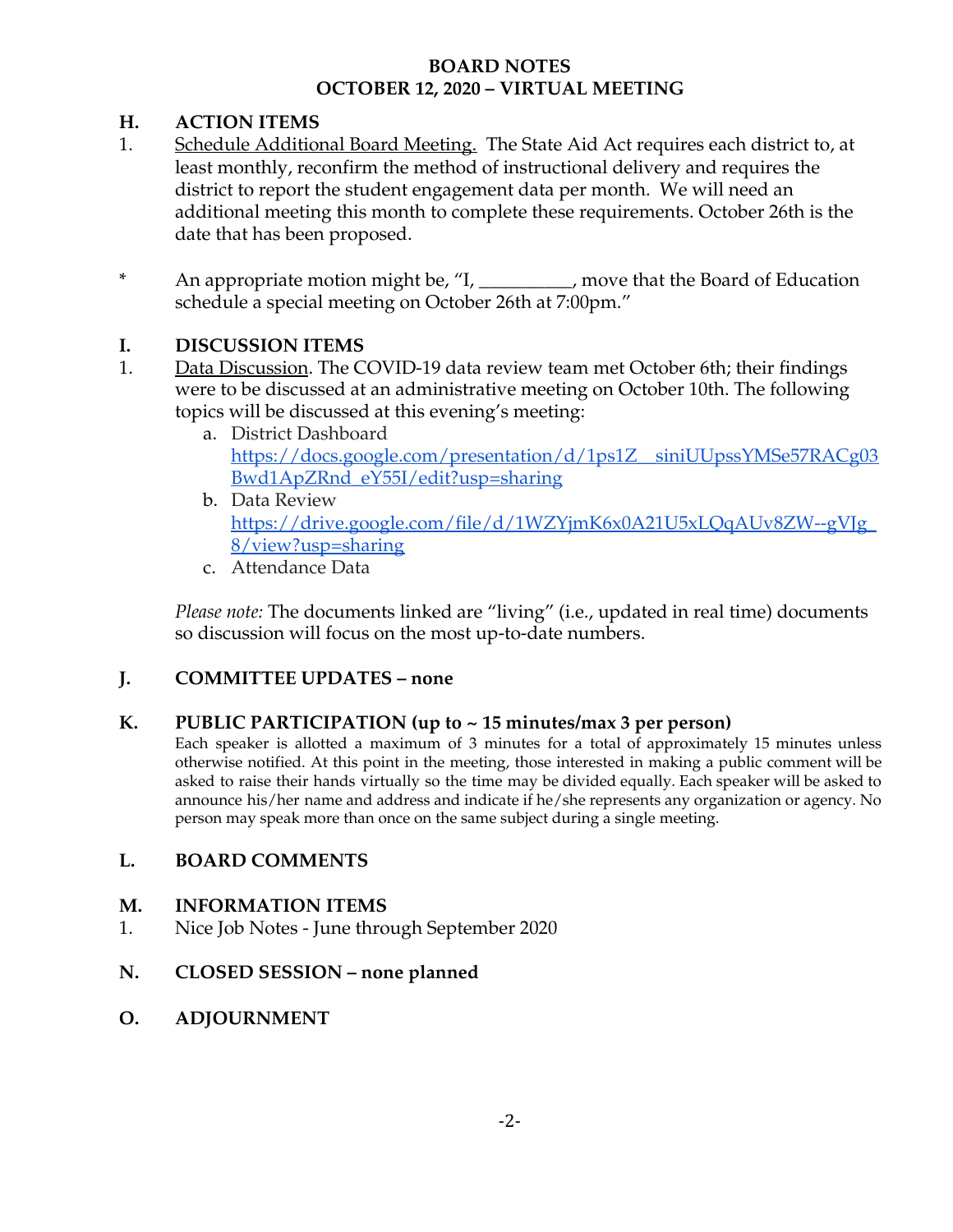#### **DEXTER COMMUNITY SCHOOLS BOARD OF EDUCATION SPECIAL MEETING MINUTES – SEPTEMBER 21, 2020 7:00pm Virtual Meeting via Zoom, Webinar ID 885 6212 3816**

#### **A. CALL TO ORDER**

1. Roll Call

**Members Present:** Elise Bruderly, Jason Gold, Mara Greatorex, Daryl Kipke, Dick Lundy, Barbara Read, Julie Schumaker **Members Absent:** none **Student Representative:** Annalisa Shehab **Administrative & Supervisory Staff:** Sharon Raschke, Barb Santo, Christopher Timmis, Hope Vestergaard **DEA Representative:** Jessica Baese **DESPA Representative:** none **Guests:** 110 community members **Press:** Aimee Osinski, Dexter Guardian

#### **B. MEETING MINUTES**

Elise Bruderly made a motion to approve the meeting minutes from 9/14/2020 as presented. Mara Greatorex seconded the motion. **Roll Call Vote. Motion Carried (unanimous).**

#### **C. APPROVAL OF AGENDA**

Jason Gold made a motion to approve the agenda as presented. Daryl Kipke seconded the motion. **Roll Call Vote. Motion Carried (unanimous).**

**D. SCHOOL PRESENTATIONS – Washtenaw County Health Department** Susan Ringler-Cerniglia shared information and answered questions about the status of COVID-19 numbers in Washtenaw County.

#### **E. ADMINISTRATION & BOARD UPDATES**

- 1. Superintendent Update. Dr. Timmis updated the Board on two items:
	- Extended Continuity of Learning Plan. The ECOL plan was shared as an information item.
	- The data review team has met to review numbers. The earliest possible return to school at this point would be October 5th. Dr. Timmis has slides to share the team's findings during the discussion later in the meeting.
	- Board President Update. Dr. Schumaker encouraged community members to reach out directly to board members with any questions, concerns, or suggestions.
- 2. Student Representative Update. Annalisa Shehab noted that fall sports are in full swing and following COVID protocols, with all athletes grateful for the opportunity to play; NHS students volunteered to distribute textbooks at the high school to earn service hours, which have been limited with COVID restrictions; for her, the return to school has been very smooth, engaging, and well organized.

#### **F. PUBLIC PARTICIPATION – none**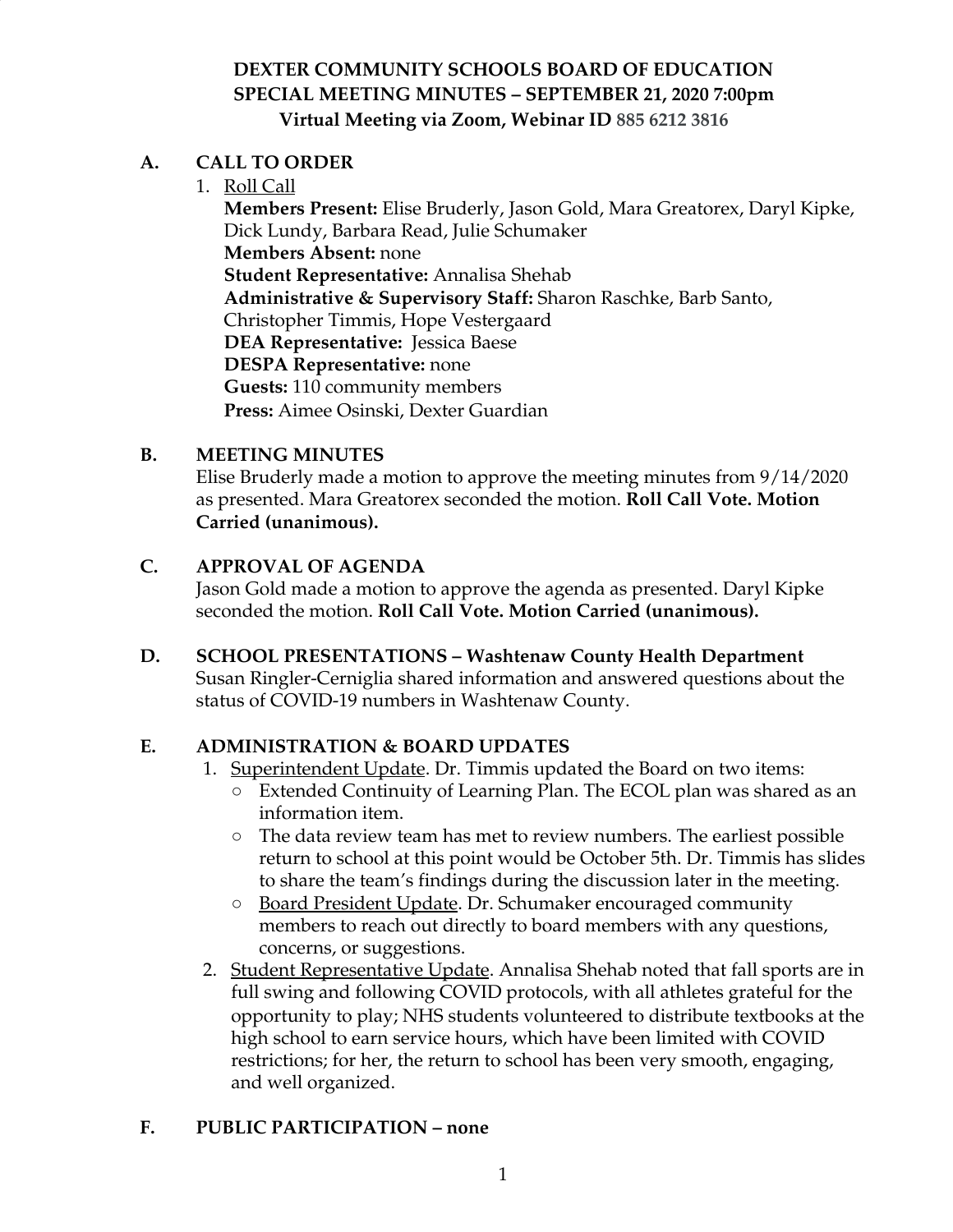#### **DEXTER COMMUNITY SCHOOLS BOARD OF EDUCATION SPECIAL MEETING MINUTES – SEPTEMBER 21, 2020 7:00pm Virtual Meeting via Zoom, Webinar ID 885 6212 3816**

#### **G. CONSENT ITEMS**

Elise Bruderly made a motion that the Board of Education approve the consent items in bulk. Mara Greatorex seconded the motion. **Roll Call Vote. Motion Carried (unanimous). [**The Board of Education received the August 2020 Financial Report.]

#### **H. ACTION ITEMS**

1. Fund Balance Designations. Dick Lundy made a motion that the Board of Education approve the 2019-20 fund balance designations as defined in the attached memo, and that the Board authorize by resolution the fund balance classifications for the 2020-21 fiscal year as described in the attached memo. Elise Bruderly seconded the motion. **Roll Call Vote. Motion Carried (unanimous).**

#### **I. DISCUSSION ITEMS**

1. Data Discussion on Return to School Plan and Timelines**.** The Superintendent shared with the Board slides outlining the findings of the data review team meeting from September 15. Dr. Timmis asked the Board if they would like to formally approve any suggested return dates that the data review team and administrators propose and discuss. The consensus was that board members felt confident moving forward with return to school plans as recommended by the administration if the numbers (as previously outlined) indicate it would be reasonable.

#### **J. COMMITTEE UPDATES**

1. The Finance Committee met 9/15/2020 to discuss the fund balance designations on this evening's agenda.

#### **K. PUBLIC PARTICIPATION – none**

#### **L. BOARD COMMENTS**

 $\_$ 

- 1. Mara Greatorex noted the increased attendance and accessibility of Board meetings that has been made possible by virtual meetings.
- 2. Barbara Read also noted that she is grateful for the virtual meetings.

At approximately 8:48pm, President Julie Schumaker adjourned the meeting.

MINUTES/hlv

Daryl Kipke **Secretary** Board of Education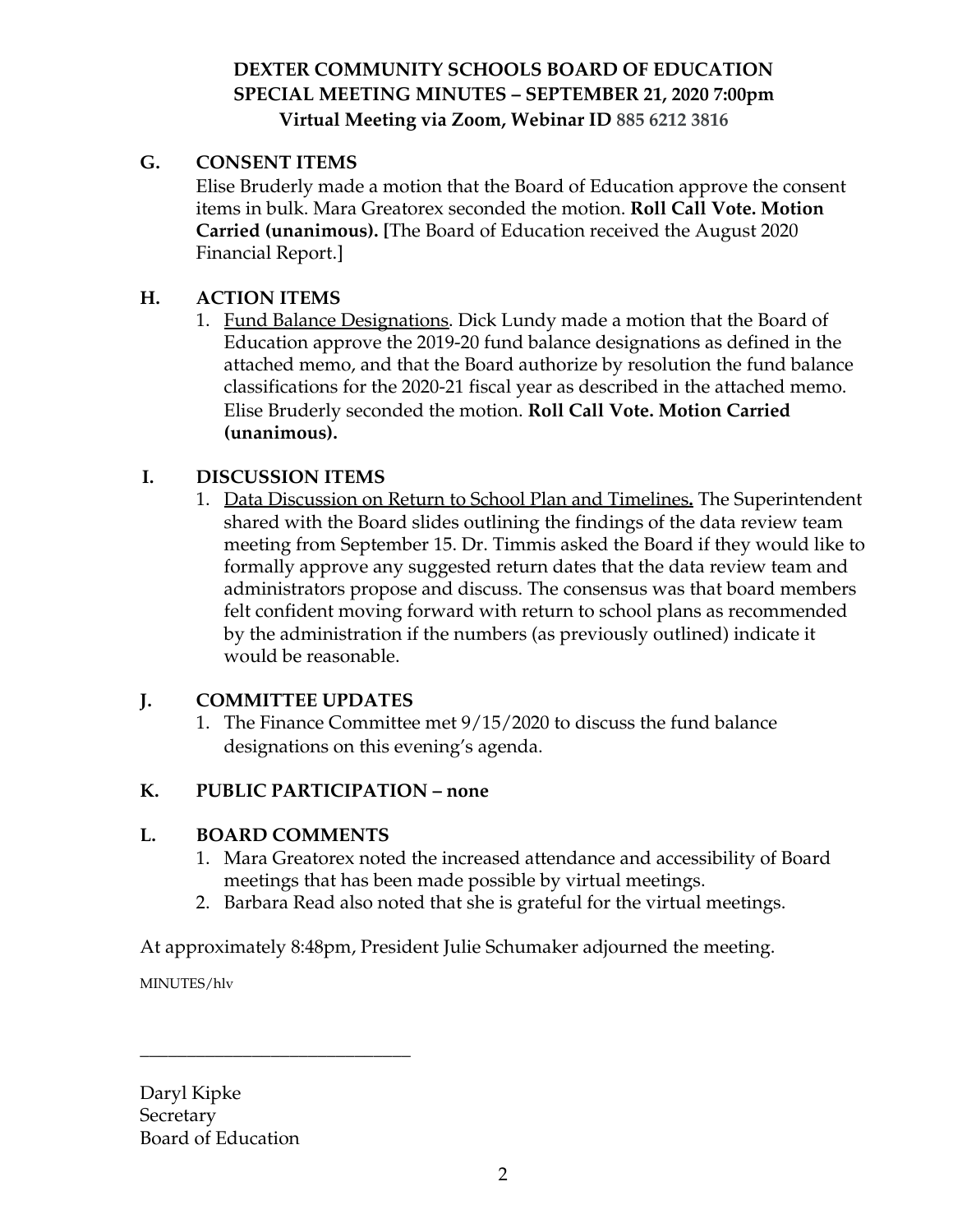### **Dexter Community Schools Board of Education**

#### **Resolution to Adopt Anti-Racist Principles and Practices and to Be a Culturally Responsive School District**

WHEREAS, the Dexter Community Schools is a Public School District created to educate all students in our community;

WHEREAS, the Michigan State Board of Education and the Michigan Department of Education have both affirmed their commitment to stand firmly against all acts of individual and systemic racism;

WHEREAS, we believe that schools are a vital part of a much larger world and need to play their very substantial role in eradicating racism;

WHEREAS, we believe that all of our students will be asked to be competitive workers in a society that assumes an ability to work in a diverse world.

WHEREAS, we believe in the ability of our schools to uplift a community of diverse ideas that recognize and celebrate all the attributes that form children and hold true to the ideal that we are all created equal;

WHEREAS, we believe that children begin their lives without hatred and bigotry, and that DCS must uphold the public's trust by fostering understanding, acceptance, respectful civic discourse, and inclusion among our students when they enter the schoolhouse doors;

WHEREAS, we wish to end violence and injustices and unequivocally declare that black lives matter and that an injustice to one is an injustice to all;

WHEREAS, the Dexter Board of Education is committed to listening to students and their families while providing a safe space where differences can be explored and accepted and the status quo can be challenged;

WHEREAS, we commit to teaching perspective: examining from our past from the points of view of all participants, not just the prevailing culture;

WHEREAS, we commit to looking inward to recognize and address our own perceptions, biases, and privileges;

WHEREAS, we commit to taking a stand against racism which has been institutionalized throughout our nation's history;

WHEREAS, we commit to empowering students to challenge injustice and inequity through meaningful actions;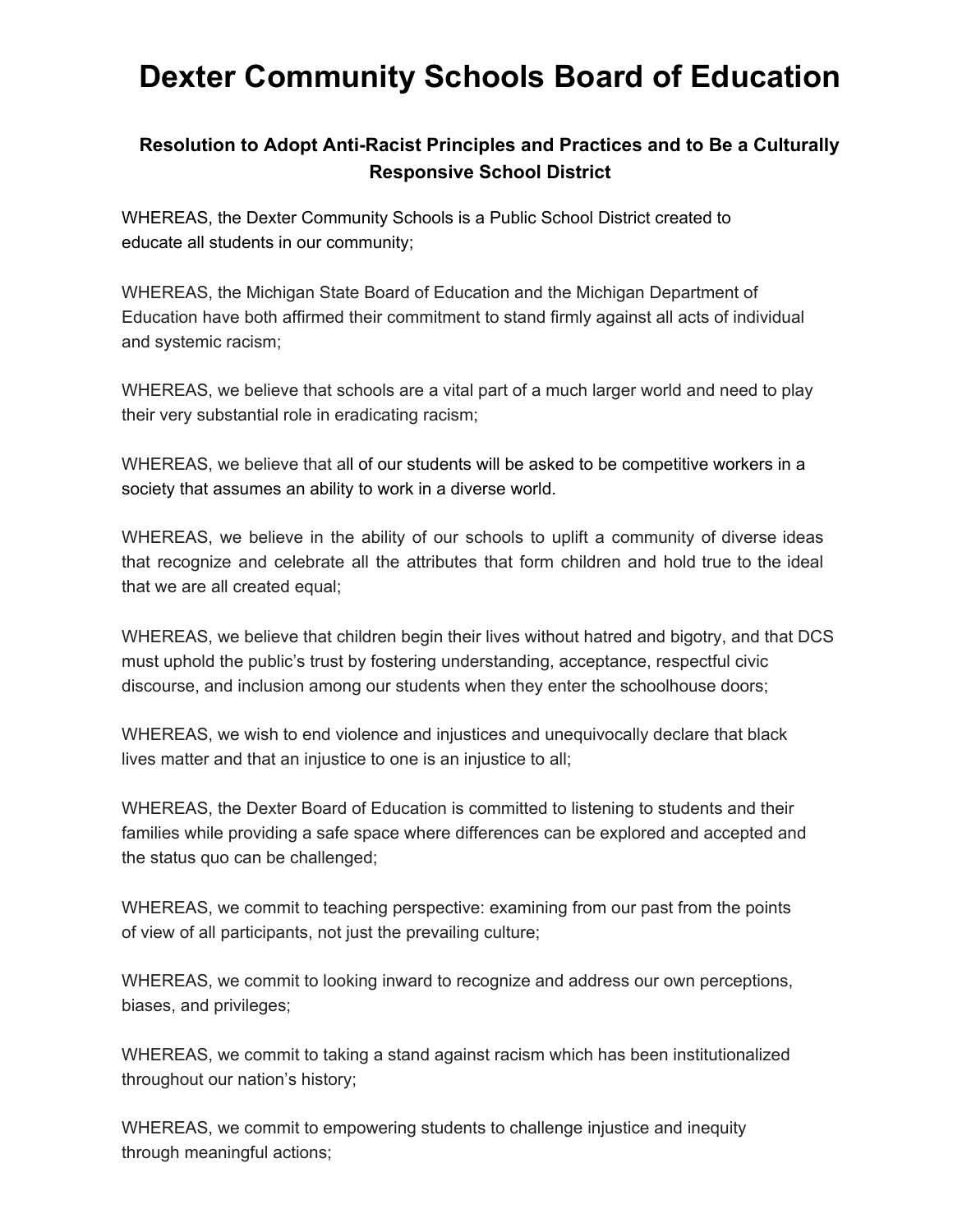#### *Resolution to Adopt Anti-Racist Principles and Practices and to Be a Culturally Responsive School District\_p.2*

WHEREAS, we commit to fostering connections to support and challenge one another while holding conversations and identifying strategies to lead in equity work;

WHEREAS, we commit to continuing to build the capacity of district and building leaders in understanding, supporting, and advocating for equitable practice (with intentional strategies);

WHEREAS, we commit to building a three-to-five-year strategic vision for DCS to supporting ongoing Diversity Belonging Inclusion and Equity work;

WHEREAS, we commit to developing a systematic approach to assessing and monitoring institutional climate, ensuring that implicit bias and its potential consequences are understood, and that people of diverse backgrounds feel welcome and respected;

WHEREAS, we commit to training and supporting the DCS Board of Education in understanding the tenets of DCS's emerging strategic Diversity Belonging Inclusion and Equity vision;

WHEREAS, we commit to implementing the four behaviors essential to create Culturally Responsive School Environments (Critical self-awareness, culturally responsive curricula and teacher preparation, culturally responsive and inclusive school environments, and engaging students and parents in community contexts);

WHEREAS, we commit to training our school leaders in creating school improvement plans and cultural plans to support Diversity Belonging Inclusion and Equity practice at the building level;

WHEREAS, we commit to engaging the Dexter Community in active dialogue and action toward achieving our developing Diversity Belonging Inclusion and Equity vision;

NOW THEREFORE BE IT RESOLVED that the Dexter Community Schools Board of Education does hereby commit to stand against any and all acts of racism, disrespect, violence, and inequitable treatment of any person and to support our staff in their efforts to help eradicate racism and to create more equitable and inclusive schools for all children.

**Adopted June 29, 2020**